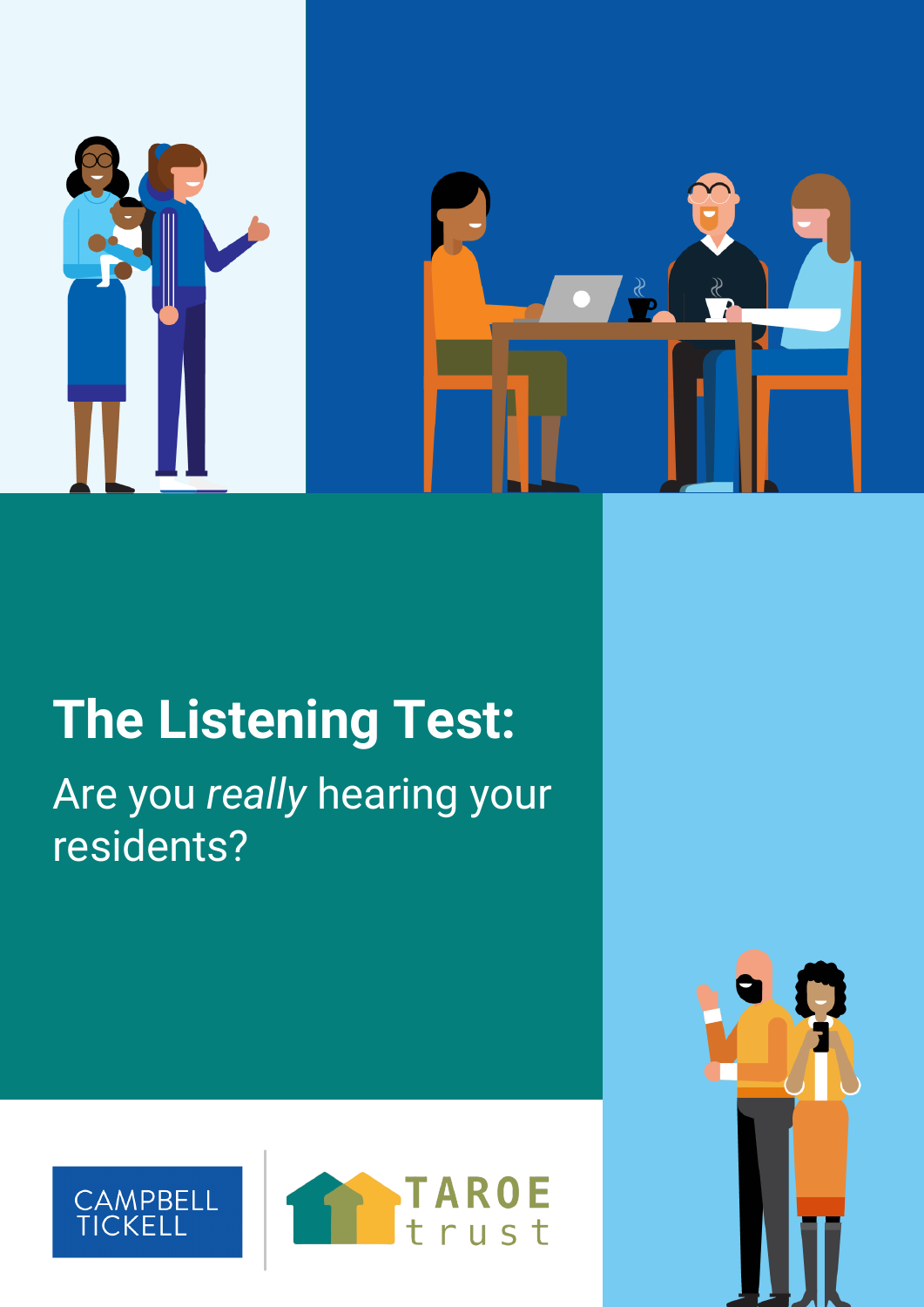#### **Saying you are interested in what your residents think of your housing service is easy.**

Putting in place a range of ways that residents can express a view is also straightforward. But are you really listening? Or are you only hearing what suits you and ignoring the rest?

Moments of absolute clarity and certainty are rare when it comes to the management of social housing. More often there are many shades of grey. But when 72 residents died in the fire at Grenfell Tower, despite some residents warning of just such a thing happening, it rightly sent a shockwave through housing organisations. Because of Grenfell the landscape is changing: In the social housing white [paper](https://www.gov.uk/government/publications/the-charter-for-social-housing-residents-social-housing-white-paper) we see:

- **Strengthened consumer standards:** pro-active regulation, removal of serious detriment hurdle, code of practice, nominated person, Regulator of Social Housing (RSH) to have new consumer objectives relating to safety and transparency, inspections every 4 years and on a reactive basis, removal of cap on fines, short-notice surveys, ability to require performance improvement plans;
- **Tenant involvement and engagement:** including requirement to seek to improve, landlord performance KPIs, government to continue to consult tenant-led national bodies, support to residents to get involved, tackling loneliness;
- **Building Safety:** new regulator, nominated persons, RSH link to Health and Safety Executive, consulting residents;
- Additionally, for many landlords, the new NHF Code of Governance and Together with Tenants.



### **Questions to consider**

- What do you need to do now to enable you to move forwards with confidence?
- Are you accidentally and unintentionally - systematically stigmatising your residents?
- Are you hearing from a representative cross-section of residents?
- Are your methods as good as they could be?
- What evidence do you have of the influence of residents upon your business?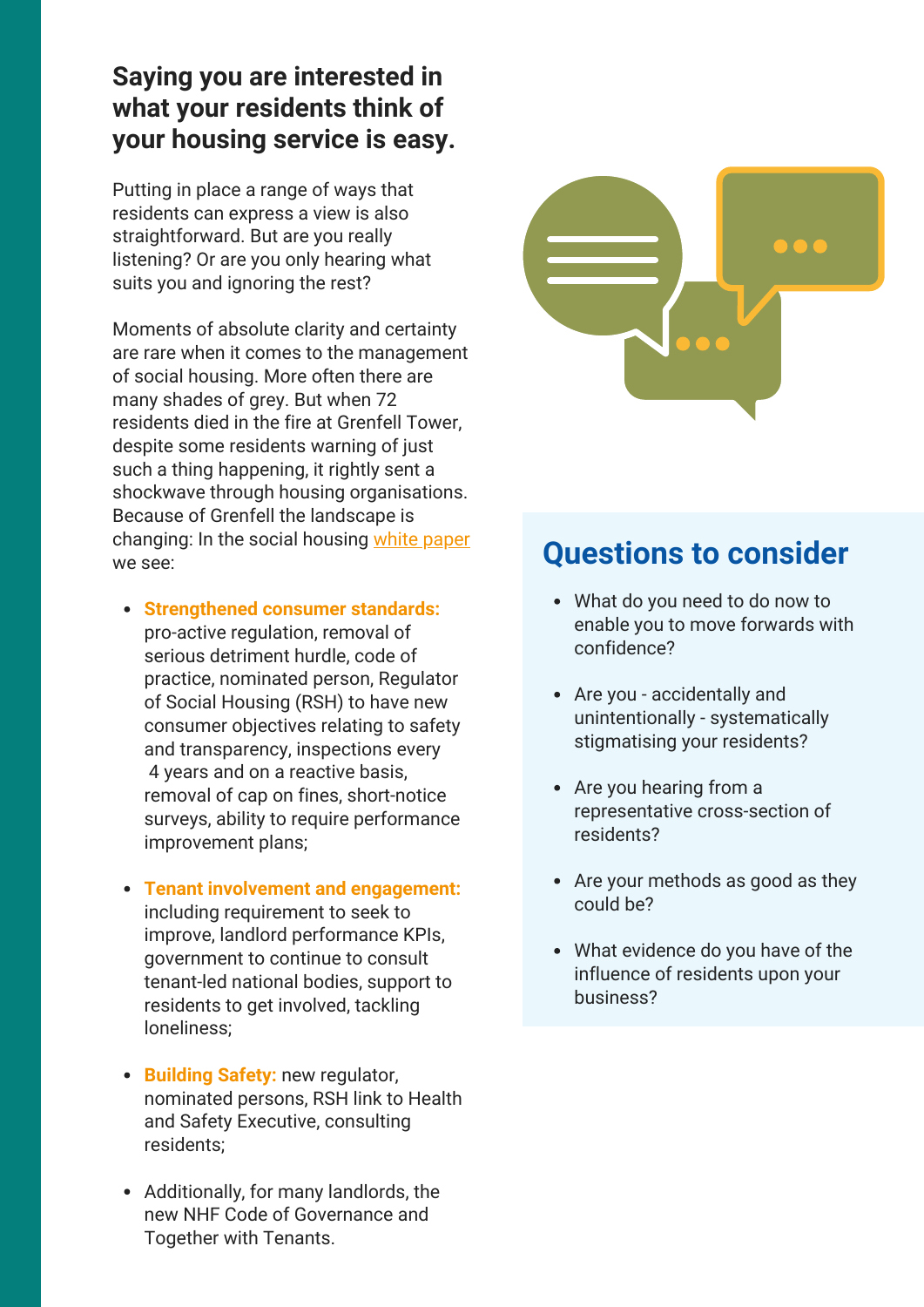

### **Reviewing how effectively you listen to residents' voices**

To address the questions above, and more, Campbell Tickell and TAROE Trust have jointly developed a straightforward and thorough review of how effectively you listen to the many voices of your residents.

Campbell Tickell and TAROE Trust came together to work on this because of our shared values and different perspectives. TAROE Trust is a charity that works in the interests of tenants and residents living in the regulated housing sector. TAROE Trust believe that residents living in the regulated housing sector have been overlooked for too long. TAROE Trust's focus in developing the review has been on ensuring it asks the right questions and proposes solutions to achieve meaningful change for residents by bringing their voices to the fore.

At Campbell Tickell our long track record of working on these issues means we know the questions to ask to develop a rigorous and transparent evaluation of the strengths and weaknesses of your current approach. We share TAROE Trust's passion for enabling the voices of residents to be heard.

Working together, TAROE Trust and Campbell Tickell have developed a comprehensive menu of good practice options. Our view is that there are a wide range of ways an organisation can hear the voices of its residents: face-to-face and digitally, formally and informally, locally and remotely, spoken and using data. Over the course of the review we develop an understanding of your aspirations and intentions and our report sets out how well you are doing and makes practical recommendations for how you can do better.

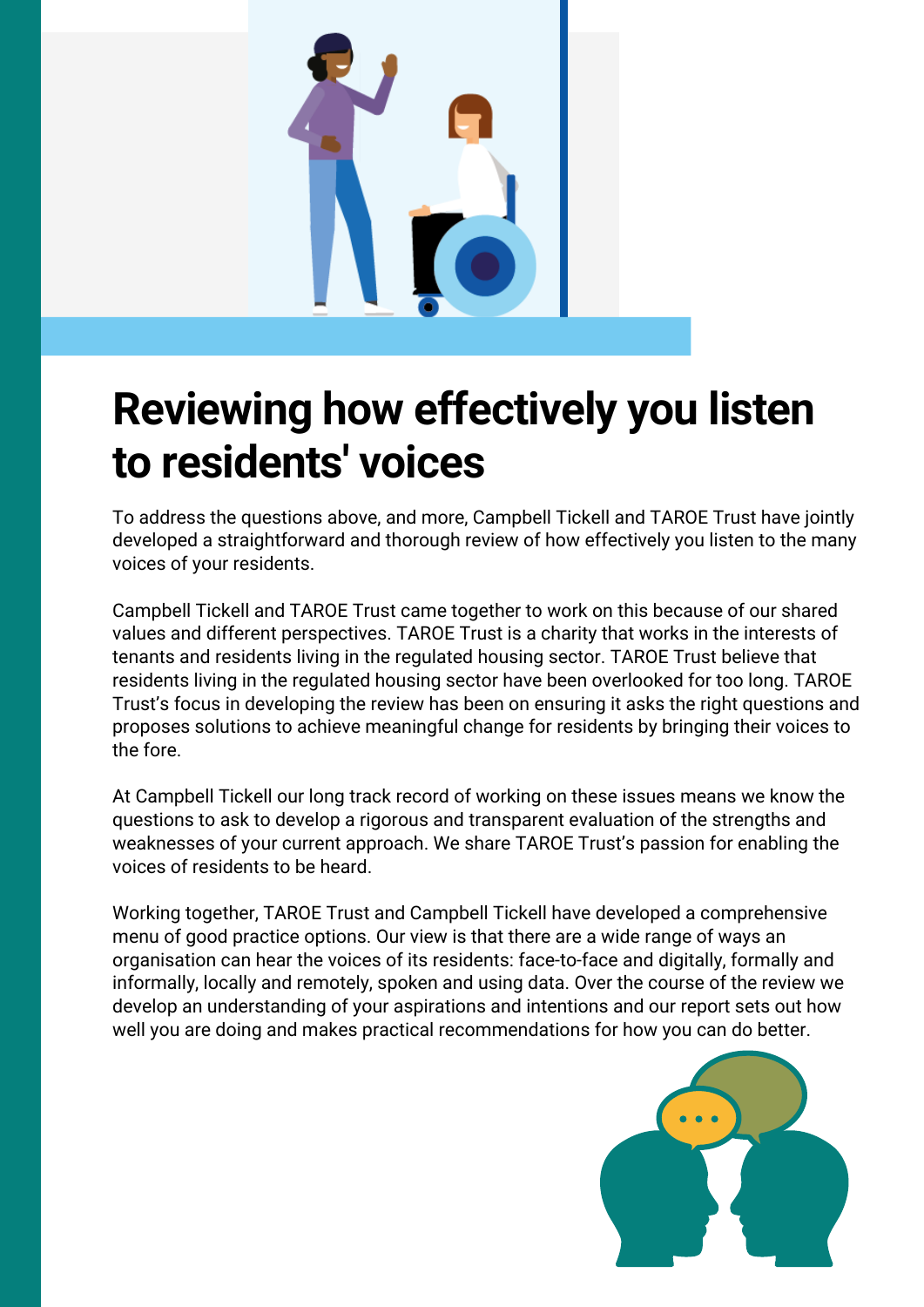## **Digital is a game-changer**

A year ago organisations learnt that they could take their service online and move to fully remote working at great speed. Fantastic outcomes were achieved by hard working staff showing commitment and flexibility.

For many years one of the most significant factors restricting residents from getting involved has been that they needed to leave their homes on a wet winter's evening to make their views known.

Digital changes that forever. Now housing organisations' can connect up to many more residents, in their own homes, in similar ways that organisations' have used for remote working. Our review will highlight new channels and new methods, to provide improved insight.

It is straightforward to take the first steps in digital resident engagement. And it is no more than an additional tool in the toolbox. It does not, in and of itself, mean or imply wholesale change in your current approach.



### **Our Listening Test provides costeffective insight into:**

**1. Strengths and weaknesses of your current approach** across all of its elements

- Engagement with resident groups
- Scrutiny and governance
- Complaints
- Surveys
- Formal wide-ranging and targeted consultation
- Business intelligence data

**2. Qualitative evaluation of the impact** of residents voices on your services and the *value* derived from resident engagement.

**3. Recommendations** for adjustments to your current approaches which:

- Reflect the evolving landscape of statute and regulation including building safety, Housing Ombudsman and more generally
- Demonstrate an understanding of your corporate intent (i.e. The type of landlord you want to be)
- Propose a simple approach to hearing residents' voices covering formal and informal engagement, governance, scrutiny and data
- Integrate digital engagement into your approach
- Propose simple methods to ensure that residents' voices are *heard* and that outcomes and impacts are identified and tracked.